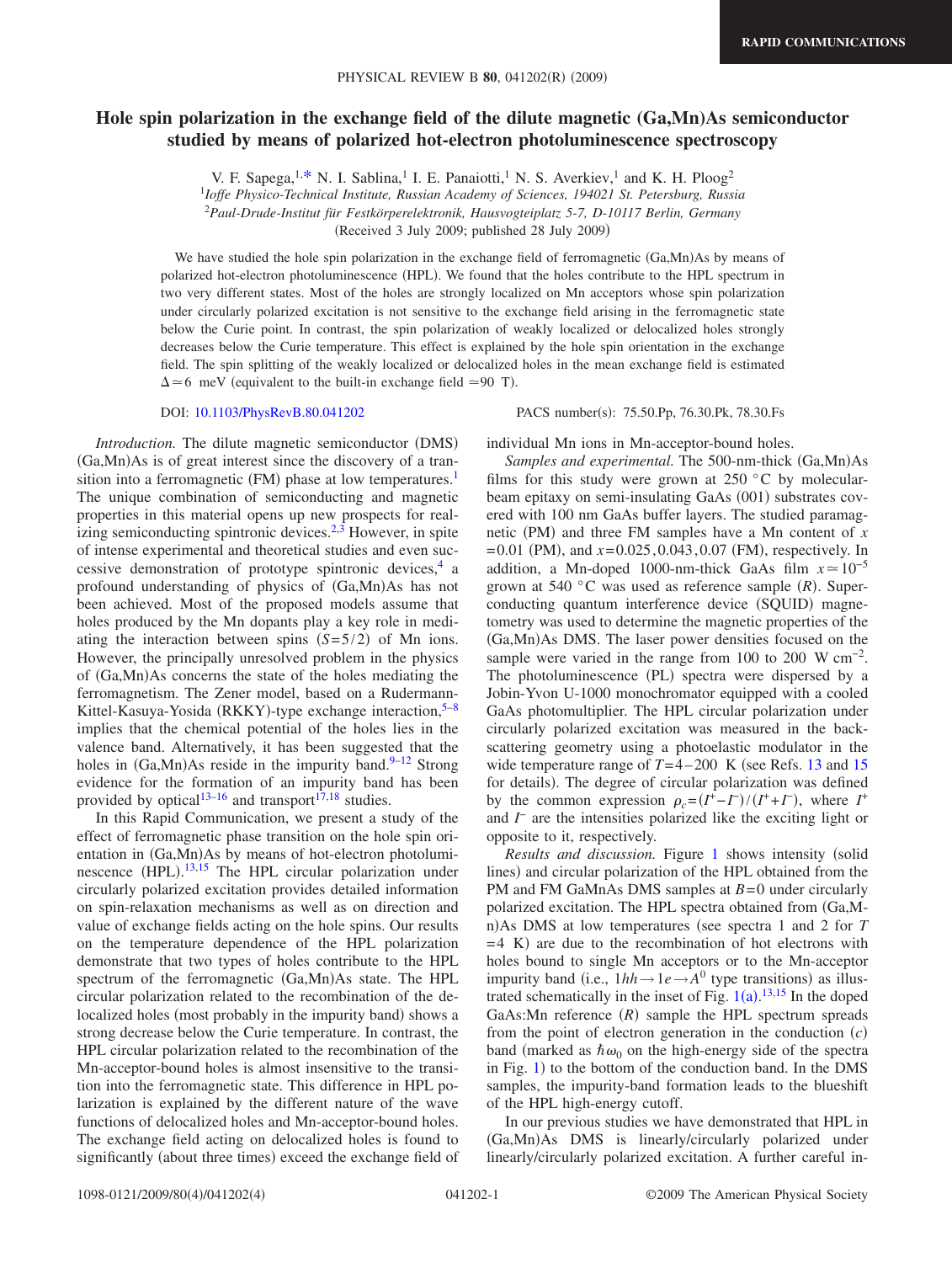<span id="page-1-0"></span>

FIG. 1. Intensity (solid lines) and polarization (open and solid symbols) HPL spectra of samples (a) PM (Ga,Mn)As and doped GaAs: Mn *R* (b) FM  $(x=0.043)$  excited with a Kr<sup>+</sup> [1.916 eV, shown by arrow down (1)] and Nd YAG laser [2.33 eV, shown by arrow down (2)] at  $T=4$  K (open symbols) and  $T=100$  K (solid symbols). Inset of (a) is schematic of HPL spectroscopy for acceptor and impurity-band holes (left) and for valence-band holes (right) and for two excitation energies [arrows  $(1)$  and  $(2)$  pointing up].

spection of the HPL circular polarization spectra from PM and FM DMS samples reveals their very different temperature behavior. In PM DMS samples, the HPL circular polarization spectra are not sensitive to the sample temperature over a wide range, as shown for  $T=4$  K and  $T=100$  K in Fig.  $1(a)$  $1(a)$  (compare open and solid circles for excitation at 1.916 eV). Similarly, the effect of temperature on the HPL circular polarization is absent for excitation with a much higher laser energy of  $\hbar \omega_{ex} = 2.33$  eV [see open and solid squares in Fig.  $1(a)$  $1(a)$ ]. In contrast, the HPL circular polarization of the FM DMS samples exhibits a strong dependence on temperature for both excitation energies  $(1.916$  and  $2.33$ eV). Comparison of the spectra obtained from the  $(x)$  $= 0.043$ ) FM sample at *T*=4 K and *T*= [1](#page-1-0)00 K [see Fig. 1(b)] clearly demonstrates the strong increase in the circular polarization with temperature measured on the high-energy side of the HPL spectrum for both excitation energies  $\lceil \text{gray regions} \rceil$ in Fig.  $1(b)$  $1(b)$ ]. On the other hand, the polarization measured at energies below the HPL maximum only slightly increases with temperature. This means that two kinds of optical transitions contribute to the HPL spectrum. More intense and almost temperature-independent transitions contribute predominantly at energies below  $\hbar \omega_0$ , while less intense but strongly temperature sensitive transitions dominate on the high-energy tail shown by the gray area. To demonstrate more clearly the effect of temperature on the HPL polarization properties, the  $\rho_c(T)$  has been measured [see solid circles and open squares in Fig.  $2(a)$  $2(a)$ ] at two spectral points of the high-energy tail indicated in Fig.  $1(b)$  $1(b)$  by  $\left(\bullet\right)$  and  $\left(\Box\right)$ . Both dependences indicate an abrupt decrease in the HPL circular polarization at temperatures below  $T_c \sim 60 - 65$  K which is close to the Curie temperature measured in this FM  $(x=0.043)$  sample by SQUID  $(T<sub>C</sub> \approx 55 K)$ . The temperature dependence of the HPL circular polarization measured at an energy below  $\hbar \omega_0$  [see e.g., spectral point indicated by  $(\Diamond)$ in Fig. [1](#page-1-0)(b)] depicts much smaller decrease at temperatures below  $T_C$  [see open diamonds in Fig. [2](#page-1-1)(a)]. A similar behav-

<span id="page-1-1"></span>

FIG. 2. Temperature dependence of the HPL circular polarization measured under circularly polarized excitation with laser/HPL detection photon energies: (a) 1.916/1.835 (solid circles), 1.916/ 1.773 (open circles), and 1.916/1.686 eV (open diamonds). (b) 1.833/1.748 (solid triangles), 1.916/1.835 (solid circles), and 2.33/ 2.182 eV (open squares) for bulk FM  $(x=0.043)$  DMS. The solid curve in  $(a)$  and  $(b)$  represents the fit obtained with Eq.  $(4)$  $(4)$  $(4)$ .

ior of the HPL circular polarization on temperature was observed for higher  $(\hbar \omega_{exc} = 2.33 \text{ eV})$  [spectrum 2 in Fig. [1](#page-1-0)(b)] as well as for lower excitation energy  $(\hbar \omega_{exc} = 1.833 \text{ eV})$ . The temperature dependences of the HPL circular polarization measured in the high-energy tail at these excitation energies are presented in Fig.  $2(b)$  $2(b)$  by solid triangles  $(1.833 \text{ eV})$ and open squares (2.33 eV, measured in the spectral point marked by  $(**A**)$  in Fig. [1](#page-1-0)(b).

We now discuss the effect of temperature on the HPL circular polarization in (Ga,Mn)As DMS. The absorption of circularly polarized light in GaAs-type semiconductors leads to the spin orientation of the excited electrons. The HPL can thus be circularly polarized<sup>19</sup> when oriented electrons recombine with equilibrium nonpolarized holes. The HPL circular polarization in GaAs significantly exceeds the maximum theoretical value (0.25) obtained for band-gap PL due to spin momentum  $(s-p)$  correlation, which occurs for electrons excited and recombining with finite  $k$  vector.<sup>19</sup> In the FM DMS samples, the circular polarization is lower than in the PM samples due to fast electron momentum relaxation, leading to partial distraction of the *s*-*p* correlation in the point of hot-electron generation.

The effect of temperature on the HPL circular polarization in FM DMSs can be understood by a model assuming the presence of a built-in exchange field *Beff*, which in the ferromagnetic phase is proportional to the sample spontaneous magnetization  $B_{eff} \propto \lambda M_s(T)$ , where  $\lambda$  is the Weiss constant and  $M_s(T)$  is the sample spontaneous magnetization, expected within the textbook Weiss mean-field theory.<sup>20</sup> Circularly polarized laser excitation creates spin-oriented electrons in the conduction band whose spins are perpendicular to the built-in field lying in the plane of the studied samples. Spin polarized electrons recombine with acceptor- or impuritybound holes, whose polarization depends on the magnitude and direction of the built-in exchange field.

The destruction of the ferromagnetic order, i.e., built-in magnetic field  $(B_{eff} \rightarrow 0)$  with temperature increase restores the HPL circular polarization. Qualitatively the effect of the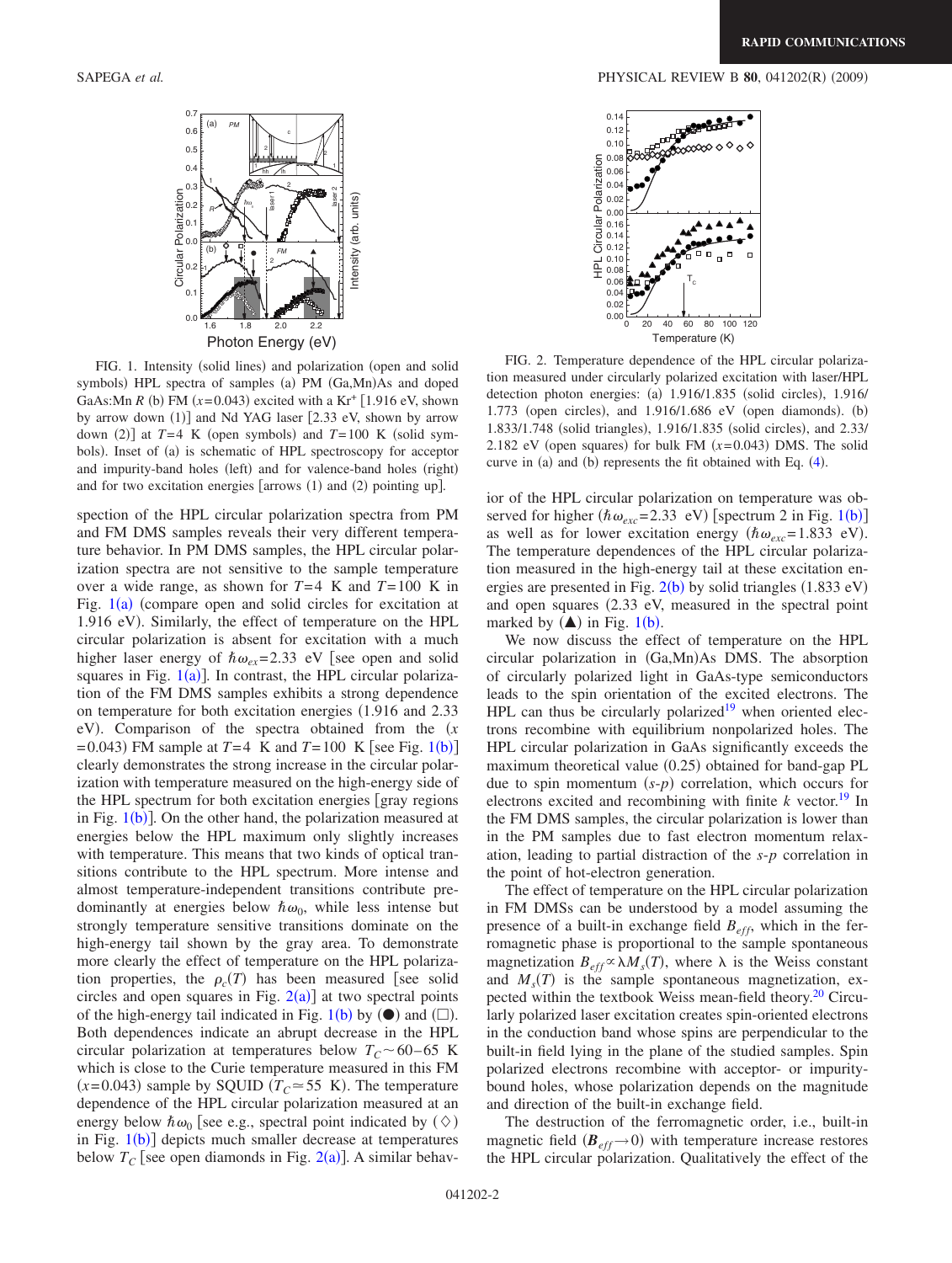built-in field on HPL circular polarization manifests itself for hot electrons recombining with holes bound to Mn acceptors as well as with weakly localized or free holes. However, the effect of  $B_{eff}$  on the hole spin polarization strongly depends on the character of the hole wave function, which determines the selection rules for HPL. In the following, we will demonstrate that holes contribute to the HPL circular polarization of FM DMS samples in two different electronic states. We start with holes bound to Mn acceptors (Mn ion  $3d^5$  shell plus valence-band hole) whose model has been developed in Ref. [21.](#page-3-16) The Mn-acceptor ground state is characterized by the total angular momentum  $F=1$ . The splitting of this state in the internal field  $B_{eff}$  is given by the following Hamiltonian:

$$
H = \mu_B g_{F=1} F_x B_{eff}, \tag{1}
$$

where  $F_x$  is the angular-momentum projector on the *x* axis, which coincides with the  $B_{eff}$  (easy axis) direction and perpendicular to the wave vectors of the laser and PL photons. For the sake of simplicity we assume that the excited states  $(F=2,3,4)$  of  $A_{\text{Mn}}^0$  are empty and  $\mu_B g_{F=1} B_{eff} \le |E_{F=2} - E_{F=1}|$ as well as the final state of neutral Mn acceptors after recombination is polarized. The expression for the HPL circular polarization induced by external magnetic field in Faraday geometry magnetic field parallel to the wave vector of the HPL photon) has been obtained in Ref. [21.](#page-3-16) The results of this calculation can be easily adopted to the present case by proper choice of the angle between built-in magnetic field and direction of the HPL detection. This angle equals  $\pi/2$  in the present study. With these assumptions one can get the following expression for the polarization of the optical transition hot-electron-neutral Mn acceptor:

<span id="page-2-1"></span>
$$
\mathcal{P}_c = 4S \frac{\left(3Q^2 + \frac{32}{15}\gamma_2^2 k_0^4\right) \cosh(\tilde{y}) + 2Q^2 - \frac{32}{15}\gamma_2^2 k_0^4}{\left(13Q^2 + \frac{32}{15}\gamma_2^2 k_0^4\right) \cosh(\tilde{y}) + 7Q^2 - \frac{32}{15}\gamma_2^2 k_0^4 + \frac{1}{4}\alpha\chi}, \quad (2)
$$

where

$$
\chi = \left(\frac{32}{105}\gamma_2^2 k_0^4 + \frac{48}{5}\gamma_2^2 k_0^2 (E_0 + \gamma_1 k_0^2)\right) \cosh(\tilde{y})
$$

$$
- \left(\frac{32}{105}\gamma_2^2 k_0^4 - \frac{32}{15}\gamma_2^2 k_0^2 (E_0 + \gamma_1 k_0^2)\right),
$$

$$
\tilde{y} = \frac{\mu_B g_{F=1} B_{eff}}{kT}, \quad Q = (E_0 + \gamma_1 k_0^2)^2 + 4\gamma_2^2 k_0^4.
$$

The Luttinger parameters  $\gamma_1$  and  $\gamma_2$  determine the spectrum of heavy  $E_{hh} = (\gamma_1 - 2\gamma_2)k^2$  and light  $E_{lh} = (\gamma_1 + 2\gamma_2)k^2$  holes in GaAs, while  $E_0 = 110$  meV is the Mn-acceptor binding energy. The wave vector of the recombining electrons  $k_0$  is determined by the energy of the exciting photons and the carrier masses in valence  $(m_{hh})$  and conduction band  $(m_e)$ :  $k_0^2 = 2\mu \frac{\hbar \omega_0 - E_g}{\hbar^2}$ , where  $\mu^{-1} = m_e^{-1} + m_{hh}^{-1}$ , while 2*S* is the mean spin of electron in the point of creation with  $k_0$ .<sup>[21](#page-3-16)</sup> The parameter  $\alpha$  is determined by the character of the valence band supplying electrons into the conduction band  $(\alpha = -1)$  for *hh*  $\rightarrow e$  excitation). The temperature dependence of  $\mathcal{P}_c$  is described by the parameter  $\tilde{y}$ . The analysis of Eq. ([2](#page-2-1)) reveals that we can expect only a small increase in the HPL circular polarization with temperature increase above the Curie tem-

## $(2009)$

perature  $T \rightarrow \infty$  (i.e.,  $y \rightarrow 0$ )  $\mathcal{P}_c(T=\infty)/\mathcal{P}_c(T=0) = 1.05$ . The weak effect of temperature on  $P_c$  is caused by the complex character of the hole wave function in Mn acceptors, whose ground state is formed by antiferromagnetically coupled 3*d*<sup>5</sup> electrons  $(S=5/2)$  and holes  $(J=3/2)$ . Our calculations have demonstrated that interaction of the hole with two or more Mn ions leads to the further decrease in the  $P_c(T = \infty) / P_c(T)$  $= 0$ ) ratio. This means that Eq. ([2](#page-2-1)) can be used also for the qualitative analysis of the  $P_c(T)$  in DMS samples, where the Mn-acceptor impurity-band formation is expected. This theoretical prediction explains well the observed weak temperature dependence of the  $P_c(T)$  on the low-energy side (at energies below the point labeled as  $\hbar \omega_0$  of the HPL spectrum, but it fails to explain the temperature dependence on the high-energy side.

The strong effect of temperature on the HPL polarization observed on the high-energy side can be explained by the assumption that holes are not bound to individual Mn acceptors but localized on disorder potential fluctuations. Such states, for example, can be formed in the impurity band by excited states of Mn acceptors. The wave functions of holes localized on different potentials can overlap, thus forming the band of delocalized states. The states of this narrow band can be calculated in the model of zero radius potential. $^{22}$  In this model, the binding energy  $(E_l)$  is considered as a parameter, while the symmetry of the hole wave function is considered exactly. The effect of magnetic field on this state is given by the following Hamiltonian:

$$
H_B = \mu_B g_1(J_x B_{eff}),\tag{3}
$$

where  $g_1$  is the *g* factor of the hole,  $J_x$  is the *x* component of the angular-momentum projector of the hole total angular momentum  $J = 3/2$ . We assume that the hole binding energy significantly exceeds the Zeeman energy  $|E_1| \ge \mu_B g_1 B_{eff}$ . With this assumption and using the hole wave functions of the  $\Gamma_8$  valence subband, the HPL polarization is obtained:

<span id="page-2-0"></span>
$$
\mathcal{P}_{c} = \frac{4}{5}S \left[ \frac{16}{5} \gamma_{2}^{2} k_{0}^{4} \cosh \left( \frac{3}{2} \widetilde{y}_{1} \right) + \left( E_{l}^{2} + \frac{8}{5} \gamma_{2}^{2} k_{0}^{4} \right) \cosh \left( \frac{1}{2} \widetilde{y}_{1} \right) \right] / \n\left\{ \left( \frac{3}{10} E_{l}^{2} + \frac{81}{25} \gamma_{2}^{2} k_{0}^{4} + \frac{4}{5} \alpha \gamma_{2}^{2} k_{0}^{4} \right) \cosh \left( \frac{3}{2} \widetilde{y}_{1} \right) \right. \n\left. + \left[ E_{l}^{2} + \frac{68}{25} \gamma_{2}^{2} k_{0}^{4} + \frac{16}{5} \alpha \gamma_{2} k_{0}^{2} \left( E_{l} - \frac{\gamma_{2} k_{0}^{2}}{7} \right) \right] \cosh \left( \frac{1}{2} \widetilde{y}_{1} \right) \right\} (4)
$$

where  $\tilde{y}_1 = \frac{g_1 \mu_B B_{eff}(T)}{kT}$  and  $E_l$  is the binding energy of holes weakly bound to Mn acceptors. The Eq. ([4](#page-2-0)) was obtained by assuming that holes occupy energy states in accordance with the Boltzmann statistics. This assumption is valid in the present case when the wave-function overlap of holes located on neighboring disorder potentials can be neglected. For GaAs valence-band parameters,  $g_1 = 1$  and hole binding energy  $E_l \sim 10$  meV the Eq. ([4](#page-2-0)) predicts a significant increase in the HPL circular polarization above the Curie temperature, which is in good agreement with the experimental observa-tion. The solid curve in Fig. [2](#page-1-1)(a) represents a fit of  $\mathcal{P}_c(T)$ obtained for the excitation energy  $\hbar \omega_{ex} = 1.916 \text{ eV}$  ( $k_0$  $\approx 10^7$  cm<sup>-1</sup>).<sup>[23](#page-3-18)</sup> We believe that the deviation of the fit from the experimental data at low temperature is related to the